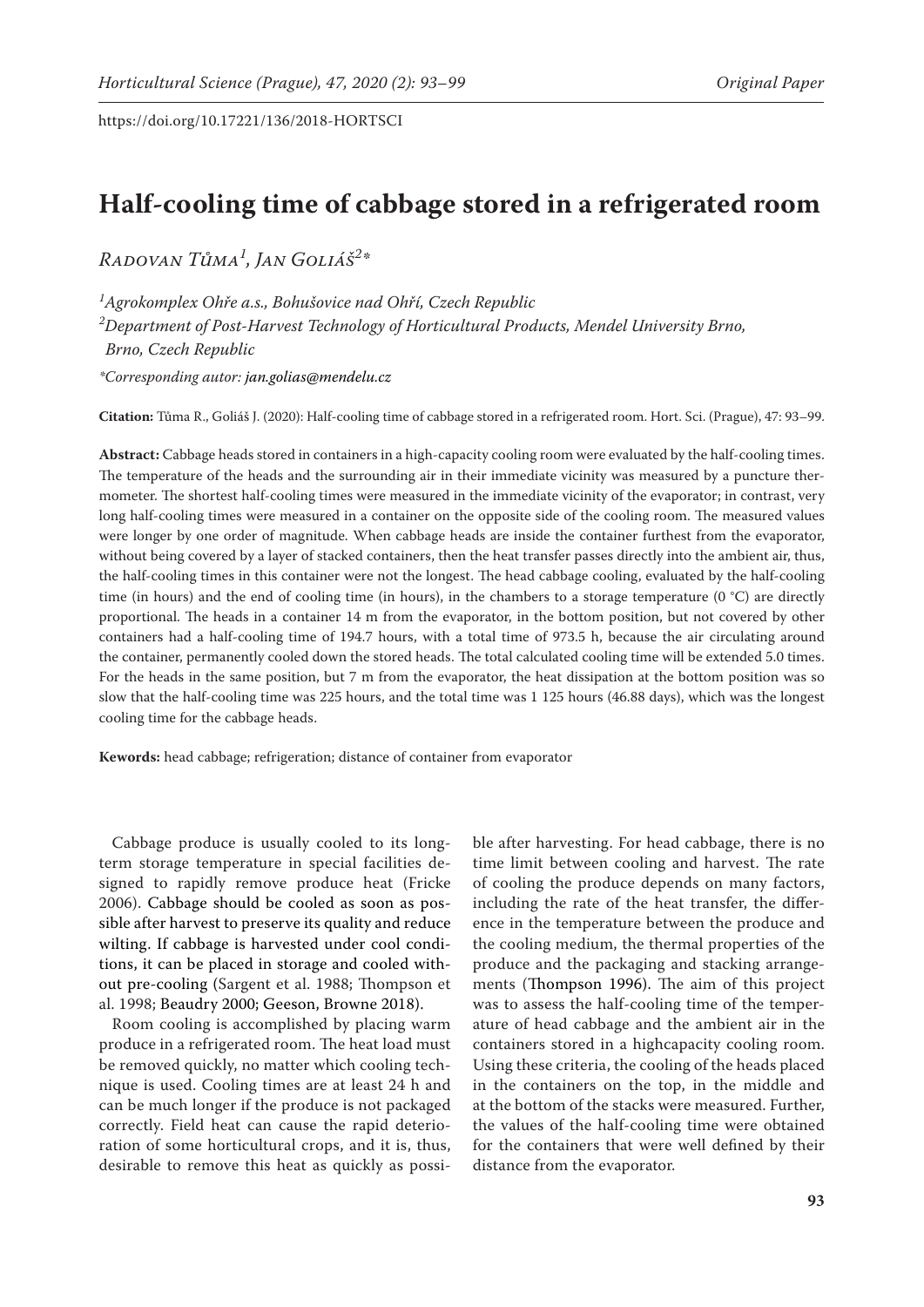# **MATERIAL AND METHODS**

The cabbages were harvested when the heads were firm and heavy, and the size was appropriate for the market. The squeakiness of the leaves when rubbed together can be considered a sign of freshness. The outer leaves were trimmed so that they would not interfere with air circulation between the heads but continued to provide some protection against the physical damage and water loss. The cabbage was harvested by hand and inspected, sorted and graded in the field. Heads with yellow leaves or mechanically damaged leaves were not be stored. The filled containers were loaded onto a trailer for transport to the storage warehouse. The produce was simply loaded into a cold room, and cold air was circulated around the stored containers. The total heat load from the product, its surroundings, the air infiltration from the containers, and the heat production from the respiration of the harvested cabbage was converted in the evaporator. After the cooling phase, the temperature in the storage room was maintained at 0°C with 94–98% relative humidity. The refrigerated storage temperatures minimized the respiration, thus, decreasing the heat production. A space between containers of 10–15 cm was sufficient to allow cold air to circulate around the individual containers. Produce in vented containers will cool much faster than produce packed in un-vented containers. If the produce is loaded into the room so tightly that cooling cannot take place at all, the refrigeration never attains the recommended levels. The cold air velocity in the space between the containers was measured at 0.31–0.42 m/s by a PL135HAN hand Thermo-Anemometer.

**Calculation of the half-cooling time**. The measurement of this parameter always took place in a container with the preloaded heads in three layers (on top, in the middle and at the bottom). The head temperature was measured with a precision of 0.1 °C Table 2. The half-cooling time for the bottom container at the end of cooling chamber No. 3. No containers were stacked above this one

|                                         | Position $1 \times 14$ m                                   |                                            |  |
|-----------------------------------------|------------------------------------------------------------|--------------------------------------------|--|
| Position of measurement<br>in container | $\boldsymbol{\uptau}_{1/2}$ of head<br>in container<br>(h) | $\tau_{1/2}$ of air<br>in container<br>(h) |  |
| – on the top                            | 89.3                                                       | 60.7                                       |  |
| $-$ in the middle                       | 178.3                                                      | 130.9                                      |  |
| - at the bottom                         | 194.7                                                      | 147.1                                      |  |
| Mean                                    | 154.1                                                      | 112.9                                      |  |
| Standard deviation                      | 56.7                                                       | 45.9                                       |  |

by a puncture thermometer at one-third of the diameter of the head from the surface. The measurement was carried out after cooling the container to a final temperature of  $0$  °C. The air temperature was also measured in the space between the heads on the same layer. The distribution of the containers in the cooling room is shown in Tables 1 and 2 and Figure 1.

Warehouse in Mlekojedy has 4 cooling chambers. You can compare parameters of each cooling chamber in Table 3.

Formula for the half-cooling time:

$$
\tau_{1/2} = \frac{\ln 2}{a}
$$
 
$$
a = \frac{\ln t_0 - \ln t_1}{days}
$$

where:  $\tau_{\gamma_2}$  – half-cooling time (h);  $t_0$  – initial product temperature (°C);  $t_1$  – final product temperature (°C); days – number of days from the initial product temperature to the final product temperature.

**Calculation the evaporator cooling capacity.**  The cooling capacity of the evaporator – Equation (5) is calculated from the mass of the air circulating ( $kg/s$ ) in the evaporator – Equation (4) and the differences between the enthalpy of the incom-

Table 1. The half-cooling time for the different positions of the containers with heads near the evaporator and in the middle of cooling chamber No. 3

|                                         | Position $4 \times 1$ m                  |                                         | Position $1 \times 7$ m                  |                                         |
|-----------------------------------------|------------------------------------------|-----------------------------------------|------------------------------------------|-----------------------------------------|
| Position of measurement<br>in container | $\tau_{1/2}$ of head<br>in container (h) | $\tau_{1/2}$ of air<br>in container (h) | $\tau_{1/2}$ of head<br>in container (h) | $\tau_{1/2}$ of air<br>in container (h) |
| – on the top                            | 22.6                                     | 6.7                                     | 183.0                                    | 150.4                                   |
| $-$ in the middle                       | 31.2                                     | 11.5                                    | 198.0                                    | 160.5                                   |
| - at the bottom                         | 37.8                                     | 21.5                                    | 225.0                                    | 178.3                                   |
| Mean                                    | 30.5                                     | 13.2                                    | 202.0                                    | 163.1                                   |
| Standard deviation                      | 7.6                                      | 7.6                                     | 21.3                                     | 14.1                                    |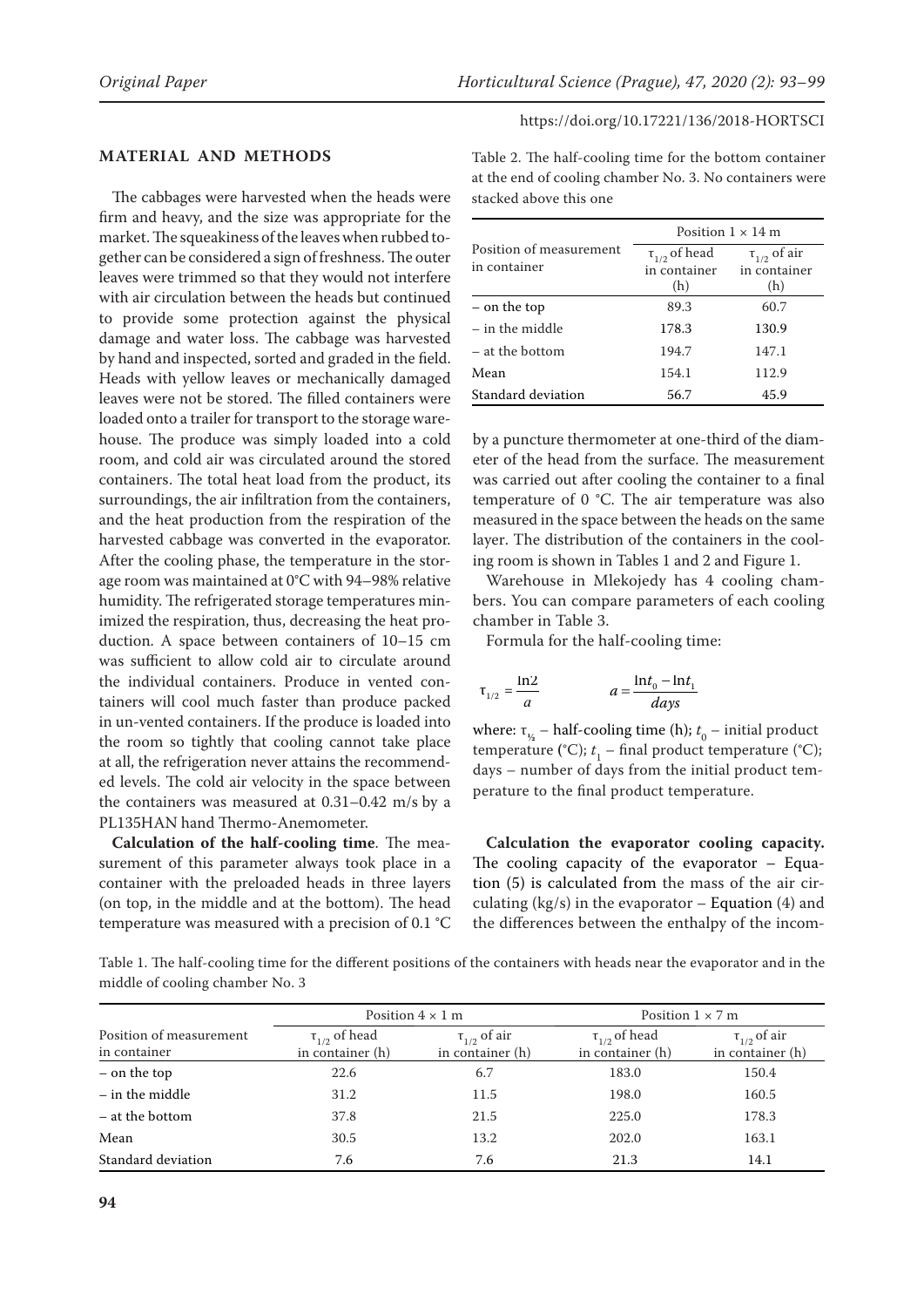

Figure 1. The air flow in cooling chamber No. 3

ing air – Equation (1) (kJ/kg) and outgoing air Equation (2) (kJ/kg)**.** The resulting enthalpy is the sum of the thermal capacity of the dry air in Equation (1) (kJ/kg) and the humid air in Equation (2) (kJ/kg). The calculation of the enthalpy for the dry and humid air was performed separately.

Calculation the enthalpy of the incoming air:

$$
i_E = c_p \times t_E + x_E (2.501 + c_p \times t_E) \quad \text{(kJ/kg)} \tag{1}
$$

Calculation the enthalpy of the outgoing air:

$$
i_A = c_p \times t_A + x_A \times (2.501 + c_p \times t_A) \quad (kJ/kg)
$$
 (2)

The rate of the air volume coming into the evaporator:

$$
\dot{V} = s \times \omega \quad (\text{m}^3/\text{s}) \tag{3}
$$

The mass of the air coming into the evaporator:

$$
\dot{m} = \dot{V} \times \rho \qquad (\text{kg/s}) \tag{4}
$$

The cooling capacity of the evaporator:

$$
\dot{Q}\nu = \dot{m} \times \left(\dot{i}_E - \dot{i}_A\right) \qquad \text{(kW)}\tag{5}
$$

where:  $i_{\overline{k}}$  – enthalpy of the incoming air;  $i_{\overline{A}}$  – enthalpy

Table 3. The power of the evaporators in the cooling chambers for storing cabbage

|                                                | Designation of cooling chamber |       |       |       |         |
|------------------------------------------------|--------------------------------|-------|-------|-------|---------|
|                                                |                                | No.1  | No. 2 | No. 3 | No. 4   |
| Cooling power of the evaporator                | kW                             | 67.1  | 11.3  | 8.7   | 25.5    |
| Velocity of air flowing from the evaporator    | m/s                            | 17    | 3     | 5     | 6       |
| Temperature of inlet air                       | $^{\circ}C$                    | 6     | 4.5   | 9     | 6       |
| Enthalpy of inlet air                          | kJ/kg                          | 19.8  | 17    | 26.1  | 19.9    |
| Temperature of exhaust air                     | $^{\circ}C$                    | 5     | 2.4   | 8     | 5       |
| Enthalpy of exhaust air                        | kJ/kg                          | 18.6  | 13.8  | 24.8  | 18.6    |
| Chamber area                                   | m <sup>2</sup>                 | 144   | 84    | 168   | 267     |
| Chamber volume                                 | m <sup>3</sup>                 | 806   | 470   | 941   | 1494    |
| Number of containers in cooling chamber        | No.                            | 702   | 360   | 810   | 1 2 4 2 |
| Weight of heads in cooling chamber             | t                              | 210.6 | 108   | 243   | 372.6   |
| Height of cooling chamber                      | m                              | 5.6   | 5.6   | 5.6   | 5.6     |
| Cooling power per tonne of heads               | kW/t                           | 0.32  | 0.1   | 0.04  | 0.07    |
| Cooling power per container with heads         | kW/container                   | 0.1   | 0.03  | 0.01  | 0.02    |
| Refrigeration capacity per 1000 m <sup>3</sup> | $kW/1000 m^3$                  | 83.3  | 24.3  | 9.2   | 17.1    |
| Hours needed to cool air in chambers           | h                              | 20.8  | 63.7  | 186.2 | 97.4    |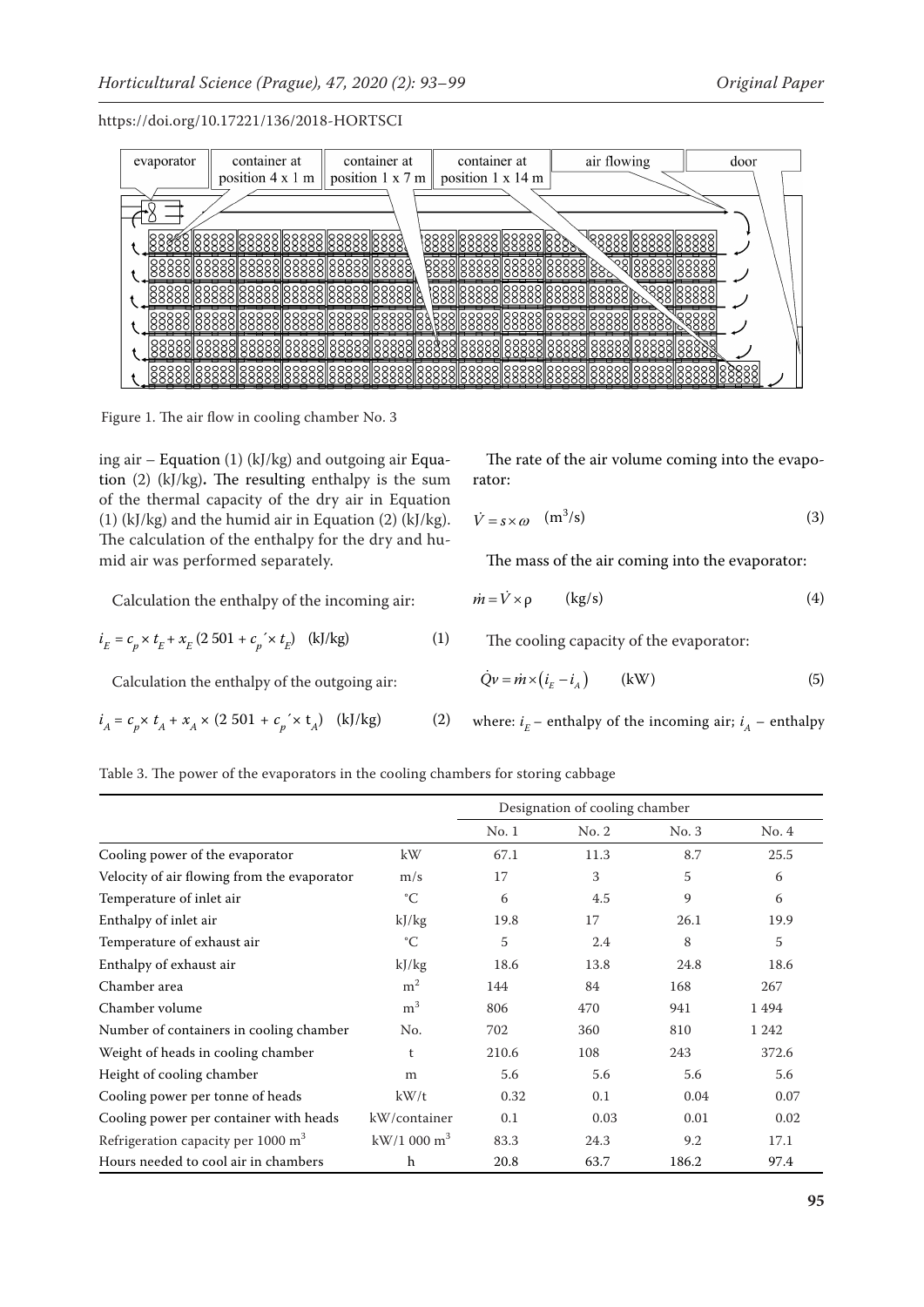of the outgoing air;  $c_p$  – specific heat of the dry air (constant 1.005);  $t_{E}$  – temperature of the incoming air (°C);  $x_E$  – specific humidity of the saturated air (g/g);  $c_p^{\gamma}$  – specific humidity of the water vapour (constant 1.84);  $t_{A}$  – temperature of the outgoing air (°C);  $x_{A}$  – outgoing air humidity;  $\dot{V}$  – rate of the air volume coming into the evaporator  $(m^3/s)$ ;  $s$  – evaporator discharge port area (m<sup>2</sup>); ω – air velocity (m/s);  $\dot{m}$  – mass of the air coming into the evaporator (kg/s);  $\rho$  – density of the saturated air coming from the evaporator (kg/m<sup>3</sup>);  $\dot{Q}v$  – cooling capacity of the evaporator (kW).

**Refrigeration capacity.** By using room cooling, produce can be cooled and subsequently stored in the same place, without re-handling and with no special facilities needed for cooling operations. Warm products placed in a refrigerated storage unit cool quite quickly if they have direct exposure to the cold air. Packed produce can be cooled in about 24 h if packed in vented containers. The vents are aligned between the boxes when the boxes are palletised, and the pallets are spaced 10–15 cm apart (Guillou 1960). The floor area of the refrigerated store unit is calculated for the maximum amount of cabbage heads stored in plastic containers with the ventilation spaces on the bottom and sides. The containers were longitudinally situated to the air flow coming out of the refrigerator units, and were stacked in six containers to a row, with the storage height is usually about 4.2 m. Adequate airflow was needed to distribute the refrigerated air throughout the storage rooms in order to maintain uniform air temperatures. The cold storage rooms were designed to have an air flow capacity of  $0.3 \text{ m}^3/\text{min/t}$  of stored product (Thompson et al. 1998). In the case of the cabbage heads being stored in the individual storage rooms; this requirement was abundantly fulfilled. According to this author, the desired temperature will be reached within a few days to about 1 week after filling the storage room. The actual airflow can then be reduced to about 20–40% of the design capacity and still maintain adequate temperature uniformity. This can be done by the intermittent operation of the fans, or by keeping the fans constantly on, but reducing their speed with an electronic speed control system. Slow air speeds reduce the moisture loss from the product (Kroca, Hellickson 1993). The airflow was distributed uniformly throughout the cold room in order to minimise the temperature variability. The products loaded in the containers were cooled by the airflow which was distributed according to the following pattern:

air flows from the evaporator on the top to the opposite wall and then comes back through the containers to be sucked in by the evaporator. The determination of the refrigeration capacity of the cool room was based on estimating the heat input into the cold storage from the uncooled product, the product respiration, the heat conduction through the walls, floors, and roof, the air infiltration through the doors, lights, motors, equipment, and the personnel (Wennberg et al. 2002; Suojala 2003; Taniwaki et al. 2009). Cold room designers make estimates based on the aforementioned thermal sources and then add 20–30% extra capacity as a safety factor. The fundamental rule for refrigerated produce storage is that 10–14 kW of refrigeration capacity is required per  $1000 \text{ m}^3$  of storage volume. The equipment of this cooling system included refrigerated shipping docks requiring 14–25 kW per 1 000 m<sup>3</sup>. A vapour recompression method called mechanical refrigeration was used in the equipment for this cold storage. The temperature difference between the inflow and outflow from the refrigerator should be at least 5 °C, ensuring a high RH (relative humidity). A uniform temperature was maintained by having an adequate refrigeration capacity, a uniform air distribution, minimising the temperature difference between the evaporator coil and the air temperature, and a precise temperature control system. A high RH of 85–95% was needed to reduce the product moisture loss.

**Estimation of the half-cooling time.** The empirical cooling time estimation used a fractional unaccomplished temperature difference. All the cooling processes exhibit a similar behaviour. After an initial lag, the temperature at the food's thermal centre decreases exponentially. A common concept used to characterise the cooling process is the halfcooling time, which is the time required to reduce the temperature difference between the commodity and the cooling medium by half (Becker, Fricke 2004). The half-cooling time is independent of the initial temperature and remains constant throughout the cooling period, as long as the cooling medium temperature remains constant. Therefore, once the half-cooling time has been determined for a given commodity, the cooling time can be predicted regardless of the commodity's initial temperature or the cooling medium temperature.

**Statistical analysis.** The measured values contained in Tables 1 and 2 are the results of the average of the three measured values. These values were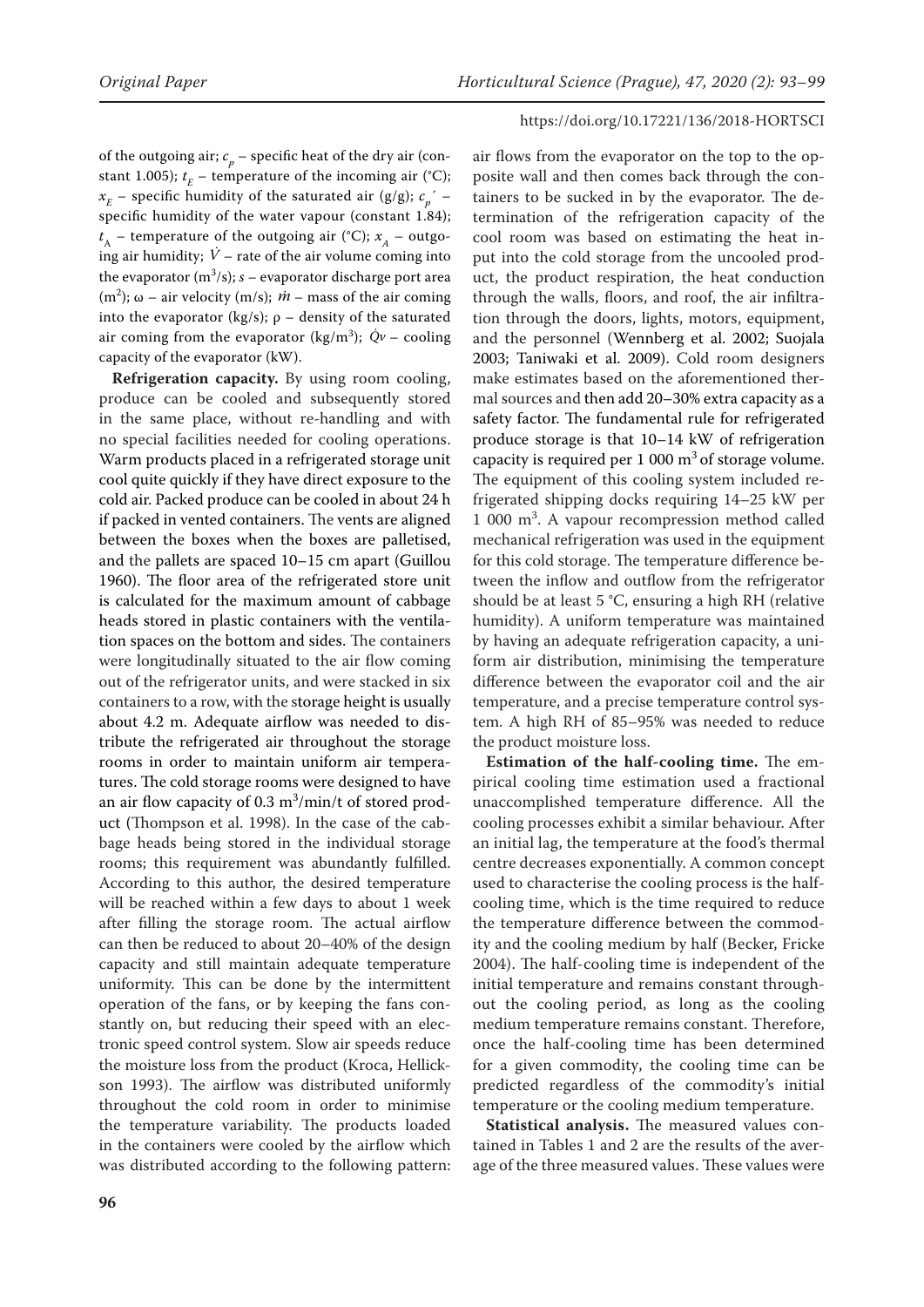used in the more complex calculations of the enthalpy value and evaporator cooling performance.

# **RESULTS AND DISCUSSION**

**Half-cooling time for the cabbage heads and the ambient air located within a large-capacity cooling chamber.** A satisfactory air movement in very large rooms is usually obtained by mounting fans in one wall near the ceiling, with air returns in the same wall near the floor. The parameters of cooling chamber No. 3 are in Table 4. You can see the air flow measurement in cooling chamber No. 3 without containers in Table 5. Containers should be

Table 4. The parameters of chamber No. 3

| Width                                          | 11.2 m              |
|------------------------------------------------|---------------------|
| Length                                         | 15 <sub>m</sub>     |
| Height                                         | 5.6 <sub>m</sub>    |
| Volume                                         | 940.8 $m3$          |
| Means rate of air in front of the evaporator   | $5 \text{ m/s}$     |
| Maximal rate of air in front of the evaporator | $10.19 \text{ m/s}$ |
| Rate of air behind the evaporator              | $0.88 \text{ m/s}$  |
|                                                |                     |

stacked with their sides exposed, with air channels parallel to the direction of the air movement. The halfcooling time depends on the position of the container inside the cooling chambers, indicated by the height from the bottom and the distance from the evaporator (Table 1). The distance of two containers were measured, the first of which was just in front of the evaporator, at a height of 4 m and a distance of 1 m from the evaporator. The second container was 7 m from the evaporator, but 1 m from the floor. For these containers, both the half-cooling time of the cabbage heads and the half-cooling time of the ambient air in the immediate vicinity were measured concur-

Table 5. The air flow in cooling chamber No. 3 without containers

| Height from<br>floor $(m)$    | Distance from evaporator<br>(means ± standard deviation) |                 |                 |  |
|-------------------------------|----------------------------------------------------------|-----------------|-----------------|--|
|                               | 1 <sub>m</sub>                                           | $7.5 \text{ m}$ | 15 m            |  |
| 5.5                           | $3.72 \pm 0.27$                                          | $2.56 \pm 0.87$ | $1.68 \pm 0.33$ |  |
| 4.5                           | $3.73 \pm 0.33$                                          | $1.17 \pm 0.91$ | $0.7 \pm 0.20$  |  |
| 3                             | $0.20 \pm 0.05$                                          | $0.21 \pm 0.09$ | $0.32 \pm 0.22$ |  |
| $\mathfrak{D}_{\mathfrak{p}}$ | $0.33 \pm 0.15$                                          | $0.49 \pm 0.06$ | $0.18 \pm 0.09$ |  |
| 1                             | $0.45 \pm 0.16$                                          | $0.72 \pm 0.12$ | $0.65 \pm 0.16$ |  |

rently. In each container, three layers were measured for the heads, but also for the ambient air. In Table 1, the temperatures of the cabbage heads are described as on the top, in the middle and at the bottom. The half-cooling time shown in this table has a completely different value for the measurements in the head and the air environments. We can equally distinguish the half-cooling time on the surface, at the centre and at the bottom of the container. The heat transfer between the air and the head has a positive value in favour of the rapid air cooling, rather than chilling the head (Holt, Schoorl 1983). Perhaps most obviously, the value of the half-cooling is derived from the distance between the evaporator and the location within the cooling chamber. The distance of the container from the evaporator is decisive for the complete cooling; conversely, placing a container in a stacked column is of less importance. The difference in the distance from the source of the cold slows the halfcooling time of the product by one order of magnitude (from 22.6 h on the top, for the container  $4 \times 1$  m away, to 225 h the bottom, for the container  $1 \times 7$  m away (Table l)). It is also evident that the outermost container determines the final cooling time of the cooling chamber. The value results from the fact that the flow rate of the distributed air slows down with the distance from the evaporating fan (Table 5).

**Storage of the cabbage heads in a container without stacked layers.** Table 2 shows the half-cooling times measured under the same conditions and layers in each row, each having one or more stacked layers. Although these containers were on the farthest side (14 m from the evaporator), they lacked any cover layers of containers placed above them. The upper layer of the cabbage heads was chilled with a half-cooling time of 183.0 h when the container was at a height of 1 m and a distance of 7 m from the evaporator (Table l). Conversely, in the container at the end of the cooling room, the half-cooling time of the heads was 89.3 h (Table 2). When the cabbage heads were inside the container (in the top position), in the most distant container from the evaporator, the direct heat dissipation was lost to the free space. When the heads of cabbage were in the farthest container from the evaporator, in the middle position or at the bottom position, the heat dissipation lost to the free space was slower. In this case, the cooling of the cabbage head slowed down, and the corresponding half-cooling time increased to 178.3 hours (in the middle position) and to 194.7 hours (at the bottom) (Table 2).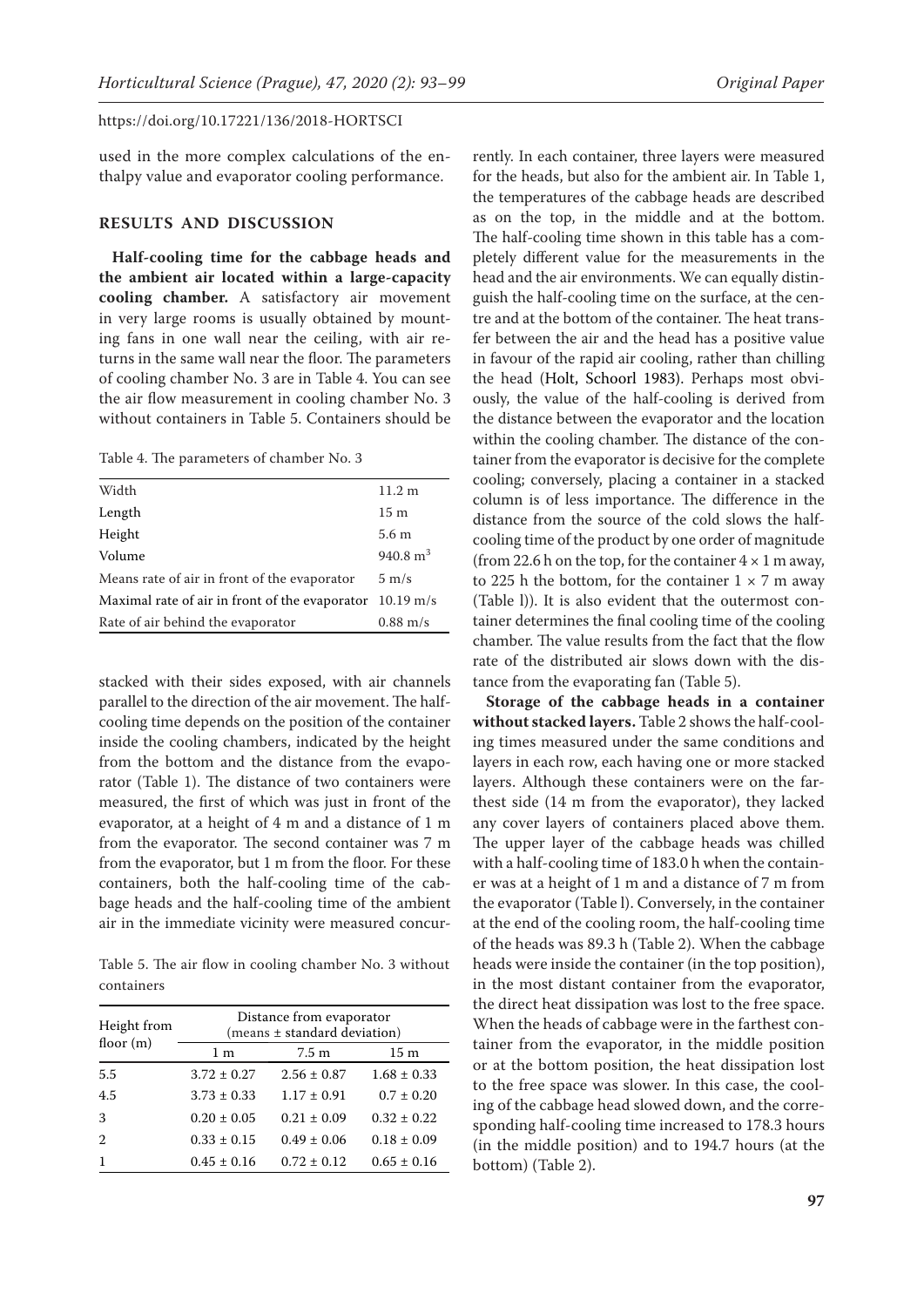**Cooling performance and air movement in the cooling chambers.** For cabbage heads, room cooling is a relatively low cost, but very slow, method of pre-cooling. (Kitinoja, Thompson 2010). Reducing the temperature of the fresh produce after harvest greatly reduces the respiration rate, extends the shelf-life, and protects the produce quality, while reducing volume losses by decreasing the rates of water loss and decay. Produce is simply loaded into a cold room, and cold air is circulated around the containers. Typical cooling times for room cooling are 10–20 h with low energy efficiency. According to Thompson et al. (1998), refrigerated produce storage will require 10–14 kW of refrigeration capacity per  $1\,000\,$  m<sup>3</sup> of storage volume, and refrigerated shipping docks require  $14-25$  kW per 1 000 m<sup>3</sup>. These conditions were met by cooling chambers 1, 2 and 4 (Table 3).

**Time required for the heat removal into the evaporator.** The heat from the stored cabbage was sucked into the evaporator at the values given in Table 3. Each chamber had an air velocity in the range of 5–17 m/s, which was measured by an anemometer from the evaporator surface profile. The heat removed is a multiple of the specific heat of the cabbage head  $(4 \text{ kJ/kg}^{\circ}C)$  and the temperature difference between the onset and end of the cooling time (6 °C), when the cabbage head attains the same temperature with the environment as the cooling air. Thus, the sums of the heat output (kJ) obtained are evaluated in relation to the cooling capacity of each chamber (in kW) and to the time (in hours) required to cool the air recirculated from the evaporator to the volume of the chamber. The number of hours needed to cool each chamber is shown in Table 3. The longest cooling time was calculated for chamber No. 3 (186.2 hours), because 243 t of cabbage heads were stored there and its cooling capacity (8.7 kW) was the lowest of the four assessed chambers.

**Compliance of the calculation of the cooling air and half-cooling time in one chamber.** From Table 3, it can be seen that it took over 186.2 hours air cooling to reach a final value of 0 °C in chamber No. 3, because a total of 5.83 GJ of heat was withdrawn from the heads of the cabbage (243 t), which was transferred by circulating the air to the evaporator with a cooling capacity of 8.7 kW. The halfcooling time was measured concurrently. In general, the total time needed for cooling the heads is five times longer than the measured and calculated half-cooling time of the heads.

When the heads were situated in the top position with a corresponding half-cooling time of 22.6 h (Table 1), the total time required was 113 hours. The half-cooling time of the air in the spaces between the heads in the same position was 6.7 h, so that the total cooling time of the air was 33.5 hours.

For the heads in the middle position, with a half-cooling time of 31.2 h (Table 1), a total time of 156 h was needed. The half-cooling time of the ambient air in the same position was 11.5 h, with 57.5 h of total air-cooling time required.

The heads in the bottom position in the container at the same height as the air flowing from the evaporator, but only 1 m away from it, had a half cooling time of 37.8 h, and a total cooling time of 189 hours. The half-cooling time of the ambient air in this position was 21 h its total cooling time was 107.5 hours. At this point, all the heat from the heads was turned into the circulating air and the heads had the same temperature as the circulating air.

The heads on the opposite side of chamber No. 3 were located at a distance of 14 m from the evaporator and were in the top position, with a halfcooling time of 89.3 h (Table 2) and a total time of 446.5 hours. The half-cooling time of the ambient air in this position was 60.7 h, with 303.5 h of total cooling time.

**Half-cooling time in the container without a covering layer.** The head in the top position, with no covering container and 14 m distance from the evaporator (Table 2), has a shorter half-cooling time than that in the container in the same position at 7 m distance (Table 1), which had other containers with heads stacked above it. The positions of the assessed containers can be seen in Figure 1. The head in the container on the bottom, but without any covering containers had a half-cooling time of 194.7 h (Table 2) with a total time of 973.5 h, when the air was circulated along the container, permanently cooling down the stored heads. The calculated cooling down time was extended 5.0 times.

**The half-cooling time for the containers situated on the opposite side of the chamber.** If the heads were in the same position, but 7 m from the evaporator, in the bottom position, the heat dissipation was so slow that the total time calculated from the half-cooling time (225 h) was 1 125 h (46.9 days), which was the longest cooling time for a head of cabbage.

**Reasons for the knowledge about the halfcooling time for head cabbage storage.** The si